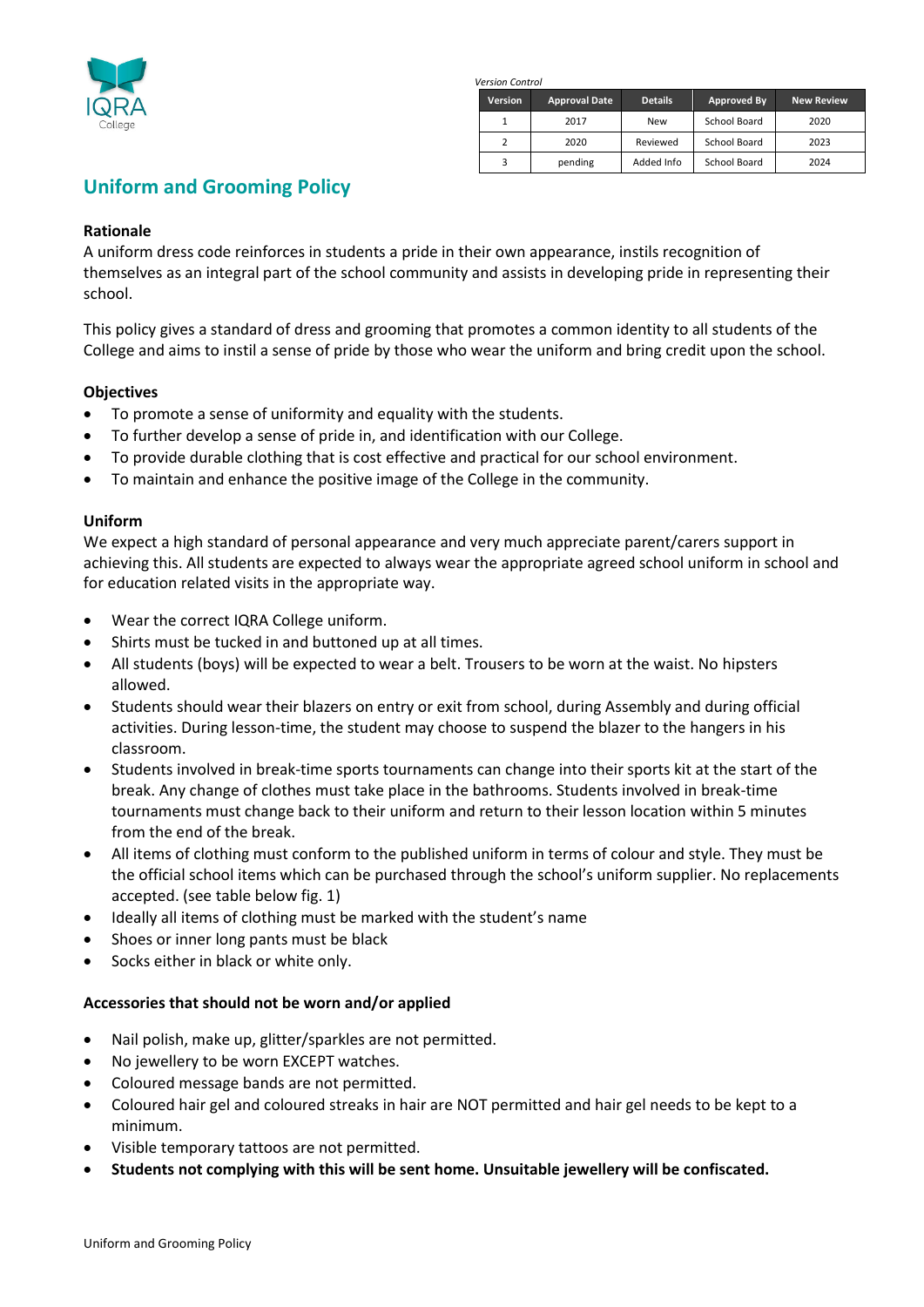

## **Acceptable Uniform**

| <b>Period of Year</b>                         | <b>School</b><br>days | <b>Uniform for Girls</b>                                                                                                                                                                                                                                                                  | <b>Uniform for Boys</b>                                                                                                                                                                                                                      |
|-----------------------------------------------|-----------------------|-------------------------------------------------------------------------------------------------------------------------------------------------------------------------------------------------------------------------------------------------------------------------------------------|----------------------------------------------------------------------------------------------------------------------------------------------------------------------------------------------------------------------------------------------|
|                                               | Regular<br>Days       | Aqua pinafore<br>$\bullet$<br>White polo shirt (long sleeve -<br>$\bullet$<br>years 3 - 12)<br>White polo shirt (short sleeve<br>$\bullet$<br>- reception to year2)<br>White two-piece hijab<br>$\bullet$<br>Navy wide brim hat<br>$\bullet$                                              | White/green polo shirt<br>$\bullet$<br>White long sleeve shirt (middle<br>$\bullet$<br>and senior school)<br>Charcoal pants<br>$\bullet$<br>Navy wide brim hat<br>$\bullet$                                                                  |
| <b>Spring / Summer</b><br>Sept - end of March | PE Day                | White polo shirt (long sleeve -<br>$\bullet$<br>Years 3 - 12)<br>White polo shirt (short sleeve<br>$\bullet$<br>- Reception to Year2)<br>Sports jacket<br>$\bullet$<br>Sports pants<br>$\bullet$<br>White two-piece hijab<br>$\bullet$<br>Navy wide brim hat<br>$\bullet$                 | White/Green polo shirt<br>$\bullet$<br>Sports pants<br>$\bullet$<br>Sports jacket<br>$\bullet$<br>Navy wide brim hat<br>$\bullet$                                                                                                            |
| Autumn/Winter                                 | Regular<br>Days       | Aqua pinafore<br>$\bullet$<br>White polo shirt (long sleeve -<br>$\bullet$<br>years 3 - 12)<br>White polo shirt (short sleeve<br>- reception to year2)<br>White two-piece hijab<br>$\bullet$<br>Navy wide brim hat<br>$\bullet$<br>(encouraged)                                           | White/green polo shirt<br>$\bullet$<br>White long sleeve shirt (middle<br>$\bullet$<br>and senior school)<br>Charcoal pants<br>$\bullet$<br>Aqua winter jumper<br>$\bullet$<br>Navy wide brim hat<br>$\bullet$<br>(encouraged)               |
| <b>April - end of August</b>                  | PE Day                | White polo shirt (long sleeve -<br>$\bullet$<br>Years 3 - 12)<br>White polo shirt (short sleeve<br>$\bullet$<br>- Reception to Year2)<br>Sports jacket<br>$\bullet$<br>Sports pants<br>$\bullet$<br>White two-piece hijab<br>$\bullet$<br>Navy wide brim hat<br>$\bullet$<br>(encouraged) | White/Green polo shirt<br>$\bullet$<br>Sports jacket<br>$\bullet$<br>Sports pants<br>$\bullet$<br>Aqua Winter Jumper (optional)<br>$\bullet$<br>Navy wide brim hat<br>$\bullet$<br>(encouraged)<br>School Beanies (coming soon)<br>$\bullet$ |

## **School hats**

Be Sun Smart — Hats must be worn in Terms 1 & 4 – Spring Summer season (encouraged in Terms 2 & 3).

## **School Bags**

All students are expected to use a College bag purchased from the uniform shop.

#### **Cold weather accessories**

During the colder months, you might feel the need to further protect yourself from the chilly weather. Scarves must be white or teal (no patterns or designs). You are to wear a scarf over your full uniform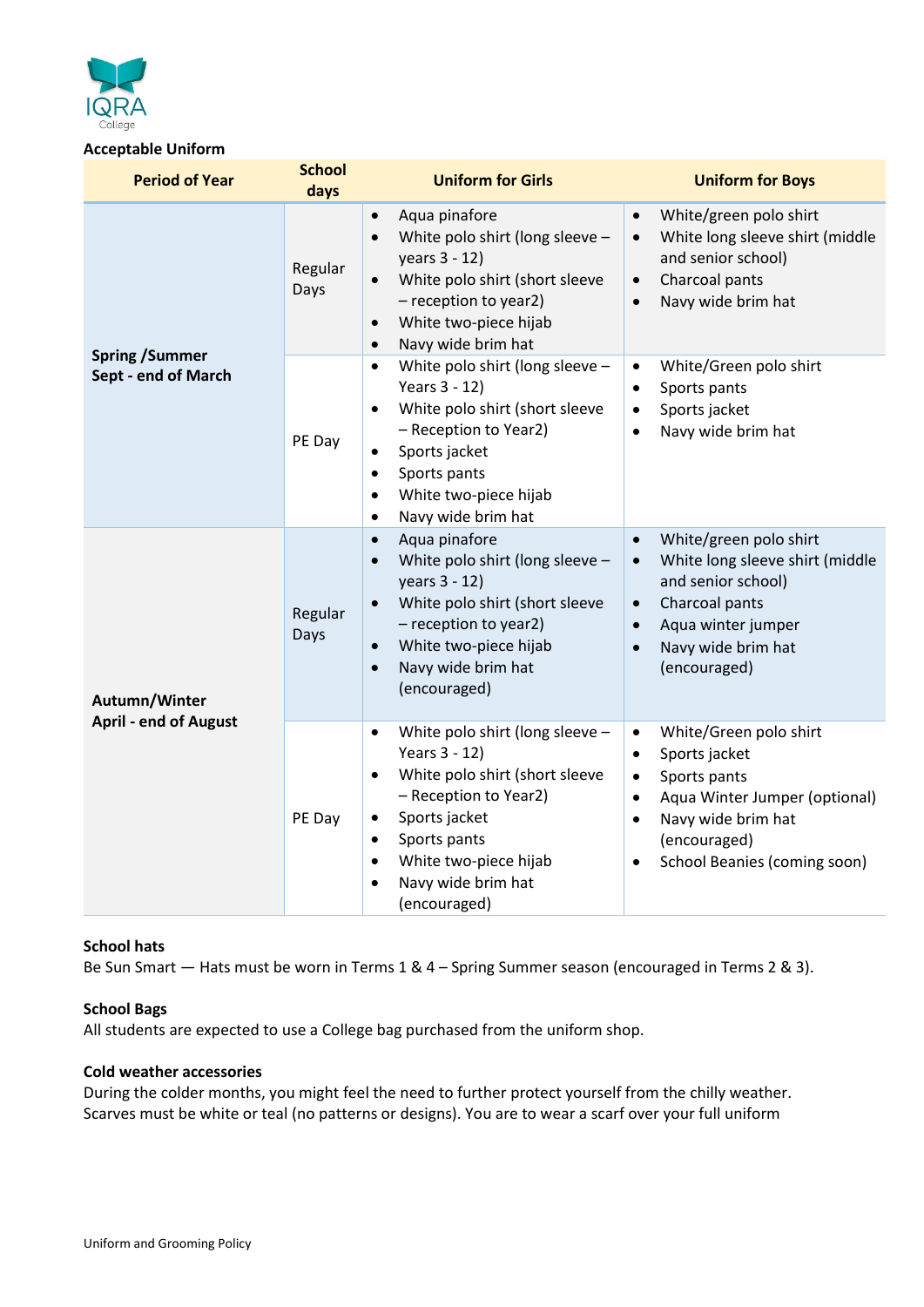

#### **Hair**

Students are expected to keep short and neat but hairstyles can be very much up to interpretation in terms of how smart of appropriate they may be in a school setting. Therefore, our College would like to make clear what are the 'conventional hair styles' as detailed in our school policy and those cuts which would not be appropriate for school.

Hair is not to be cut any shorter than a 4 blade. Students should always be clean-shaven. It is expected all students keep their hair neat and tidy every day.

Students who choose to ignore the College guidelines will be asked to rectify the situation as a matter of urgency and will receive a consequence. Please note that final decisions regarding the appropriateness of a student's hair will be at the discretion of the Head of Religion and Principal.

## **ACCEPTABLE HAIRCUTS**



#### **Shoes**

The school wants all students to grow into healthy adults. We believe that it is dangerous for children to wear shoes that are not appropriate for their feet, so we do not allow children to wear such shoes in our school. Trainers are also not allowed. Sports Shoes are to be worn on PE days only. Here are some examples of what would be considered appropriate and inappropriate:

## **APPROPRIATE SCHOOL SHOES**



## **APPROPRIATE SPORTS SHOES**